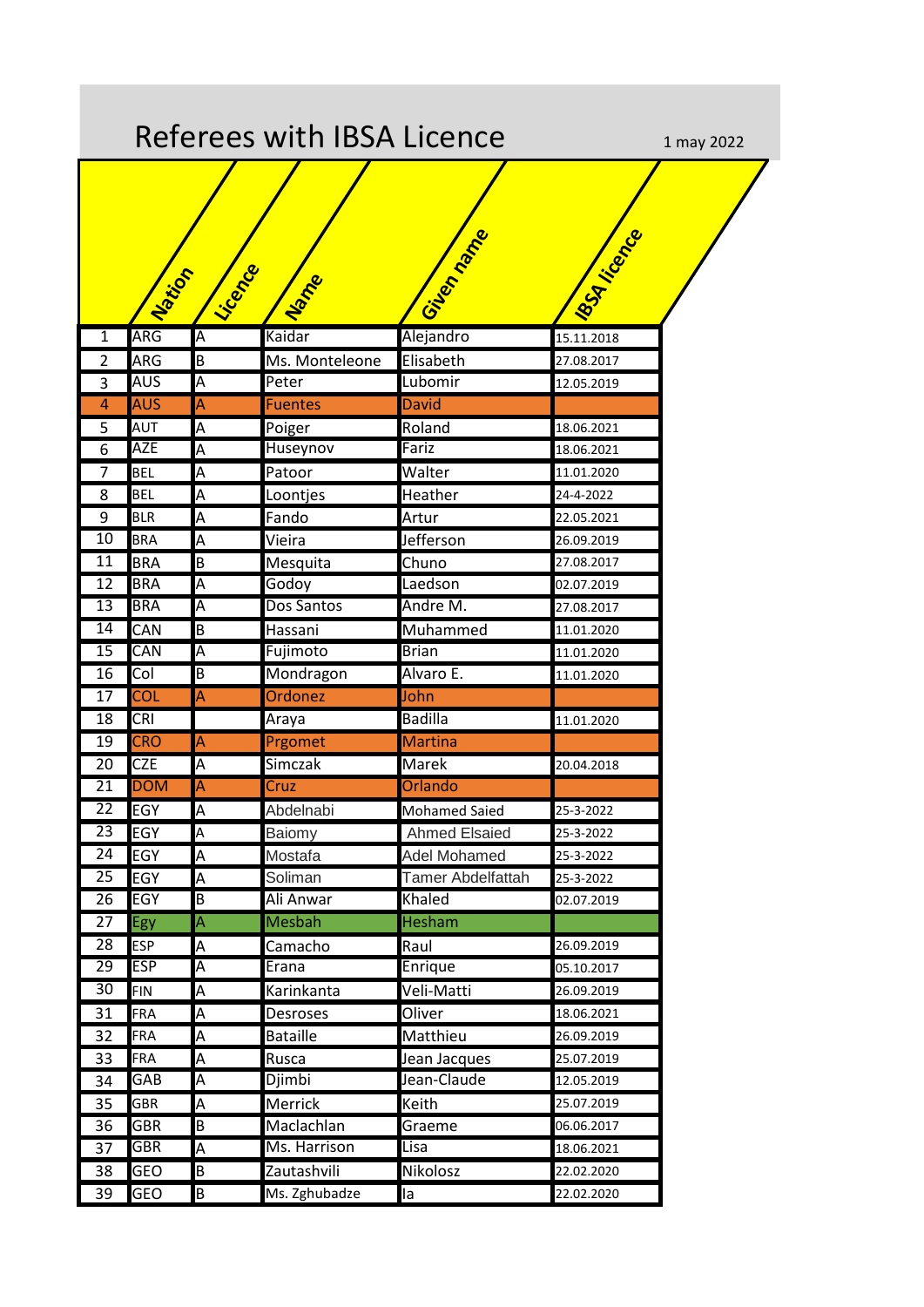| 40              | <b>GEO</b>        | A              | <b>Nutsibidze</b> | Vladimir                 | 05.10.2017 |
|-----------------|-------------------|----------------|-------------------|--------------------------|------------|
| 41              | <b>GER</b>        | B              | Ms. Schunke       | Karin                    | 30.03.2019 |
| 42              | <b>GER</b>        | B              | <b>Dink</b>       | Efkan                    | 30.03.2019 |
| 43              | <b>GER</b>        | Α              | Doetsch           | Frank                    | 06.06.2017 |
| 44              | <b>GER</b>        | Α              | Wolf              | Frank                    | 05.10.2017 |
| 45              | <b>GER</b>        | A              | <b>Marzok</b>     | <b>Katarina</b>          |            |
| 46              | <b>HUN</b>        | Α              | Havasi            | Viktor                   | 18.06.2021 |
| 47              | <b>HUN</b>        | Α              | Fridrich          | Annamaria                | 12.05.2019 |
| 48              | <b>HUN</b>        | $\overline{A}$ | Gosztonyi         | <b>Balasz</b>            | 02.07.2019 |
| 49              | <b>INA</b>        | B              | Aribowo           | <b>Dimas</b>             | 05.09.2019 |
| 50              | <b>INA</b>        | B              | <b>Butabutar</b>  | Karel Linduat            | 10.10.2018 |
| 51              | <b>IND</b>        | B              | Munawar           | Anzar A.S.               | 10.10.2018 |
| 52              | <b>IND</b>        | B              | Deepak Kumar      | Gupta                    | 16.06.2018 |
| 53              | <b>IND</b>        | B              | Singh             | Umesh Kumar              | 05.02.2018 |
| 54              | <b>IRI</b>        | B              | Khaniesfandabadt  | Mohammad                 | 06.09.2019 |
| 55              | IRI               |                | Fallahian         | Mostafa                  | 05.09.2019 |
| 56              | <b>ITA</b>        | А              | Chyurlia          | Roberta                  | 26.09.2019 |
| 57              | <b>JPN</b>        | A              | Ms. Amano         | Akiko                    | 26.09.2019 |
| 58              | JPN               | Α              | Hirano            | Hiroyuki                 | 18.06.2021 |
| 59              | <b>JPN</b>        | B              | Makishi           | Yoshiharu                | 06.09.2019 |
| 60              | <b>JPN</b>        |                | Shoshida          | Kenichi                  | 02.07.2019 |
| 61              | KAZ               | А              | Kiyanov           | Zhandos                  | 05.09.2019 |
| 62              | KAZ               | B              | Aitimbetov        | Daniyar                  | 06.09.2019 |
| 63              | KAZ               |                | Tulenov           | Kairat                   | 07.09.2018 |
| 64              | <b>KOR</b>        | A              | Kim               | Eun Hee                  | 18.06.2021 |
| 65              | <b>KOR</b>        | B              | Kim               | Nam Jun                  | 06.09.2019 |
| 66              | <b>KOR</b>        | B              | Yog               | Chun Ho                  | 10.10.2018 |
| 67              | <b>KOR</b>        | A              | Ms. Hyun          | Sook Hee                 | 12.05.2019 |
| 68              | <b>KOR</b>        | A              | Ms Cho            | Minsu                    | 05.10.2017 |
| 69              | <b>KRG</b>        | B              | Satiyev           | <b>Talaibek</b>          | 06.09.2019 |
| $\overline{70}$ | <b>KRG</b>        |                | <b>Dosaliev</b>   | <b>Daulet</b>            | 07.09.2017 |
| 71              | <b>KSA</b>        |                | <b>Best</b>       | Andrew                   | 02.07.2019 |
| 72              | <b>KSA</b>        |                | Shaherkani        | Ali                      | 05.05.2017 |
| $\overline{73}$ | <b>KUW</b>        |                | Al Mutairi        | Fahed                    | 05.10.2017 |
| $\overline{74}$ | <b>MEX</b>        | A              | Garcia            | Everardo                 |            |
| 75              | <b>MEX</b>        | A              | Gonzales          | <b>Paulina Elizabeth</b> |            |
| 76              | <b>MGL</b>        | A              | Ganbold           | Nyamtsogt                | 05.09.2019 |
| 77              | <b>MRI</b>        | B              | Rita              | Teddy                    | 20.04.2018 |
| $\overline{78}$ | <b>NED</b>        | А              | Ramaekers         | Jhon                     | 18.06.2021 |
| 79              | <b>NED</b>        | Β              | Ms. Koster        | Jenny                    | 06.06.2017 |
| 80              | <b>NED</b>        | Α              | Wetering v.d.     | Tony                     | 09.02.2020 |
| 81              | <b>NEP</b>        | B              | <b>Dharma</b>     | Kumar Shr.               | 10.10.2018 |
| 82              | <b>NZL</b>        | A              | <b>Bartlett</b>   | Craig                    |            |
| 83              | PAN               | A              | <b>Simmonds</b>   | Omar                     |            |
| 84<br>85        | PER               | Β              | Camacho Rios      | Ivan Rodolfo             | 27.08.2019 |
|                 | POR<br><b>POR</b> | A              | Garcia            | Eduardo<br>Antonio       | 18.06.2021 |
| 86<br>87        |                   |                | Alves             | Adel                     | 20.04.2018 |
| 88              | QAT               |                | Al-Marzooqi       |                          | 05.05.2017 |
|                 | ROU               | A              | Ms. Babiuc        | Iona                     | 18.06.2021 |
| 89              | <b>ROU</b>        | A              | Cristea           | Cosmin                   |            |